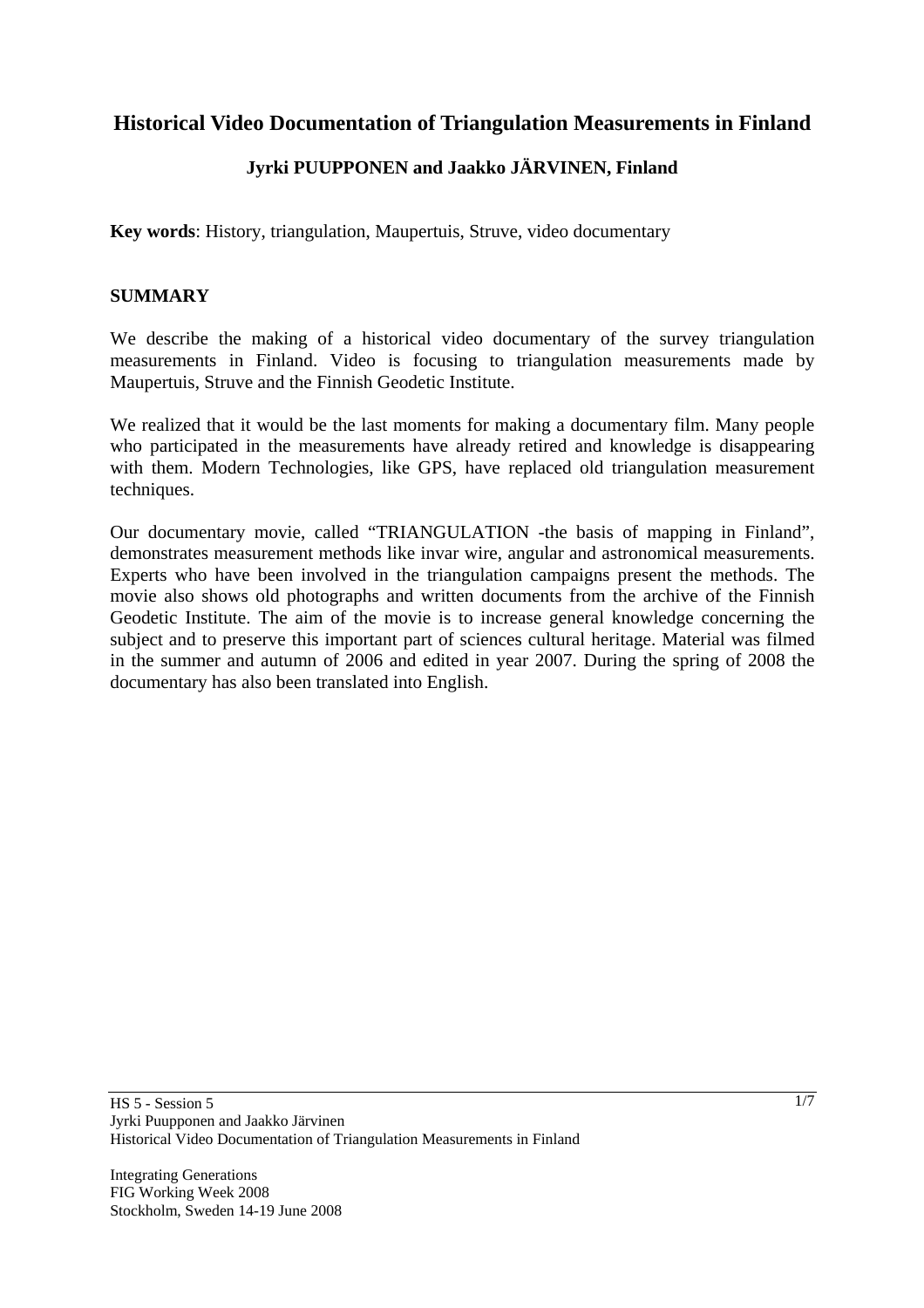# **Historical Video Documentation of Triangulation Measurements in Finland**

# **Jyrki PUUPPONEN and Jaakko JÄRVINEN, Finland**

## **1. INTRODUCTION**

#### **Aim of the Documentary**

The aim of the documentary is to increase general knowledge about the history of surveying and especially the history of triangulation. Triangulation measurements have great historical and scientific importance. It is part of national and international cultural heritage that deserves to be documented.

We realized that it would be the last moment to make a film about the issue, because many people who have been involved in the measurements have already retired. We wanted to preserve this historical and scientific cultural knowledge in a popular format so that everybody can understand the meaning of measurements.

The issue was found very significant for Finnish culture of science. The Finnish Cultural Foundation funded mainly our project and therefore helped us to preserve this important part of science and surveying cultural heritage in Finland.

The movie was filmed in cooperation with the Finnish Geodetic Institute (FGI) and experts in the documentary are scientist or retired scientists of the Institute. Most of the historical material is from archives of the Finnish Geodetic Institute.

#### **Long History of Triangulation Measurements in Finland.**

Triangulation is an old scientific method to measure the shape of the Earth. In Scandinavia there have been two worldwide well-known historical triangulation measurement campaigns. In 1736-37 French Count Pierre-Louis Moreau de Maupertuis measured a triangulation network in the Torne River Valley in Lapland. Maupertuis aim was to measure the shape of the Earth.

The second significant triangulation campaign was planned by astronomer Friedrich Georg Wilhelm Struve. Struve's Geodetic Arc is a chain of triangles starting from the Black Sea and extending trough Europe and Scandinavia up to the Arctic Ocean. Measurements were carried out between 1816 and 1855. The cultural, scientific and historical significance of Struve's Arc was acknowledged in 2005 when the Arc was accepted to the World Heritage list of UNESCO. (UNESCO, 2008)

In the  $20<sup>th</sup>$  century there was a significant national triangulation project in Finland. Measurements of the Finnish First-Order Triangulation network were carried out between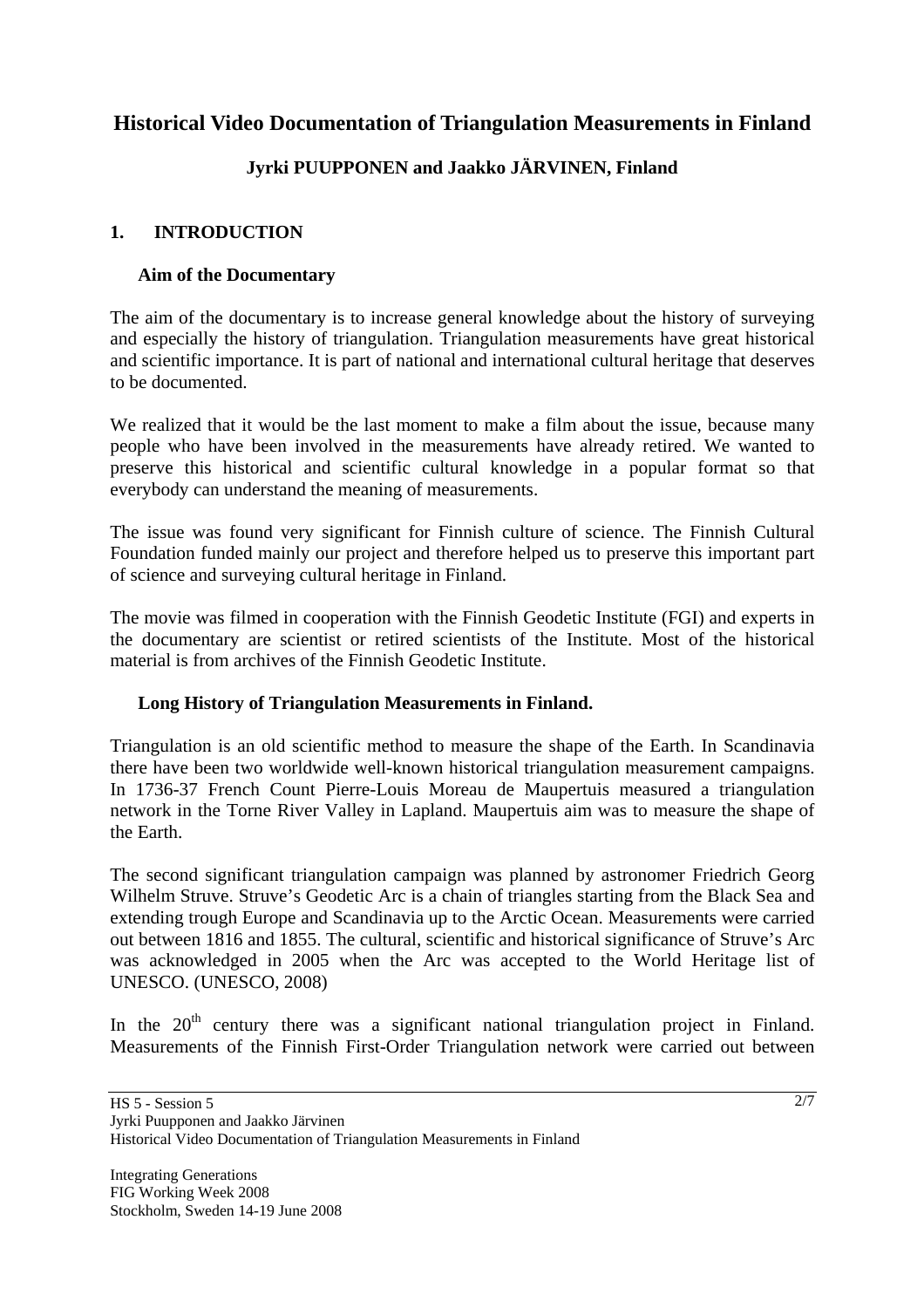years 1919 and 1987. Finnish coordinate reference frames were based on that triangulation network and these frames are still widely in use in Finland.

In the late 1980's space-geodetic measuring methods and especially the use of GPS displaced triangulation in a very short period of time. In Finland the same work that took almost 70 years by the means of triangulation, could be completed with GPS in a couple of years.

## **2. PRODUCTION PLAN**

## **Production Group**

Manuscript, filming, editing and post-editing was done by Jyrki Puupponen (FGI) and Jaakko Järvinen. Experts in the documentary are Ph.D Matti Ollikainen, emeritus Professor Jussi Kääriäinen and Professor Markku Poutanen from FGI. Matti Ollikainen made astronomical observations during many summers in the 1970's and 1980's. Jussi Kääriäinen was observing angles in 1970's and 1980's. Markku Poutanen was also observing angles in 1980's. Matti Ollikainen and Jussi Kääriäinen made invar wire measurements during decades.

Narrators in the Finnish version of the documentary were Risto Järvinen and Markku Poutanen. Narrator in the English version of the documentary was Ken Pennington (Helsinki University of Technology, TKK). Assistant people in filming were Pasi Häkli (FGI), Jorma Jokela (FGI), Anna Eving (TKK), Tapio Poutanen, Jani Uusitalo (FGI), Hannu Koivula (FGI), Maaria Nordman (FGI) and Marko Patovisti.

We would like to thank for cooperation also Erkki-Sakari Harju (Affecto), Risto Kuittinen (FGI), Henrik Haggrén (TKK) and Martin Vermeer (TKK).

#### **Filming Arrangement and Manuscript**

Planning and scheduling of the documentary was masterminded with experts during 2006. Also the concept of documentary was discovered. We explored the archive of the Finnish Geodetic Institute. The issue was very comprehensive because it deals with a long period of time and triangulation techniques are very complicated. We wanted to make a film in popular format and we were therefore forced to eliminate some details. We needed to consider carefully what and how to present triangulation techniques.

The Finnish Geodetic Institutes archives contain many old photographs (Figure 1), written documents and maps (Figure 2) about triangulation measurements in the  $20<sup>th</sup>$  century. We scanned tens of photos for the movie and used old maps to understand how measurements proceeded during the decades. Written documents helped us to find out the character of the job. Also the experts who participated in the original triangulation measurements helped us to understand the nature of triangulation.

The first version of the manuscript was done in summer 2006 and filming arrangement could be started. The manuscript was further refined during the editing process.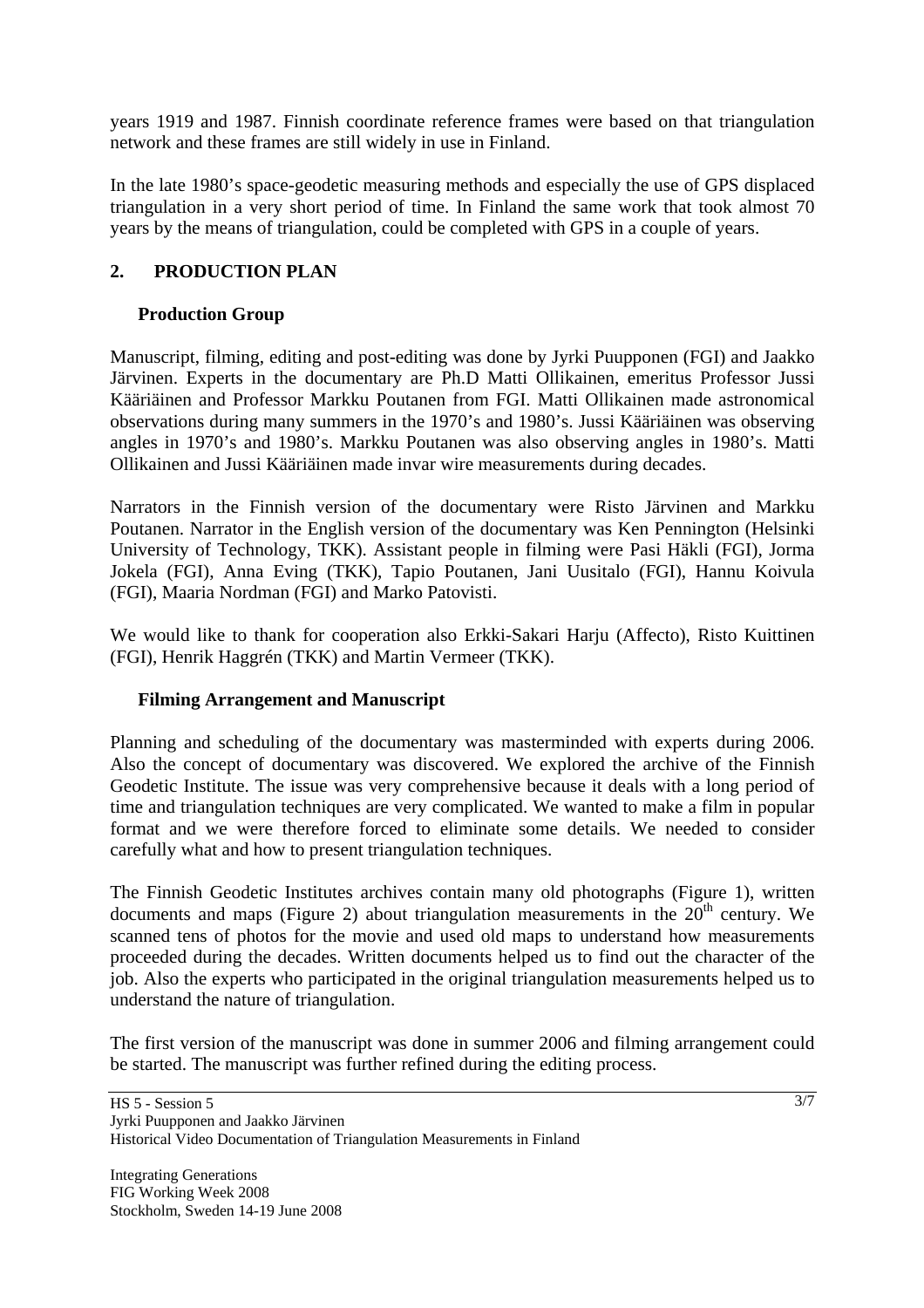

**Figure 1.** Angle measurements in Oulu in 1939. Photograph is from the archive of the Finnish Geodetic Institute.



Figure 2. During decades measurements proceeded to the north. First order triangulation network measured during 1918-1938. Map is from the archive of the Geodetic Institute.

#### **Filming the Documentary Movie**

Filming the demonstrations of triangulation methods were done during the summer and autumn of 2006. Filming was done in the Finnish Geodetic Institute, in Nummela and in Puolakka. In Nummela there is the standard normal baseline of Finland. Nummela was the perfect place to demonstrate invar wire measurements, because the poles used for original wire calibration measurements were still present (Figure 3).

In Puolakka there is a triangulation tower, which has been constructed for the memory of triangulation measurements. The tower was a good place to demonstrate the angular measurements (Figure 4). Astronomical observation was demonstrated in the yard of the Finnish Geodetic Institute.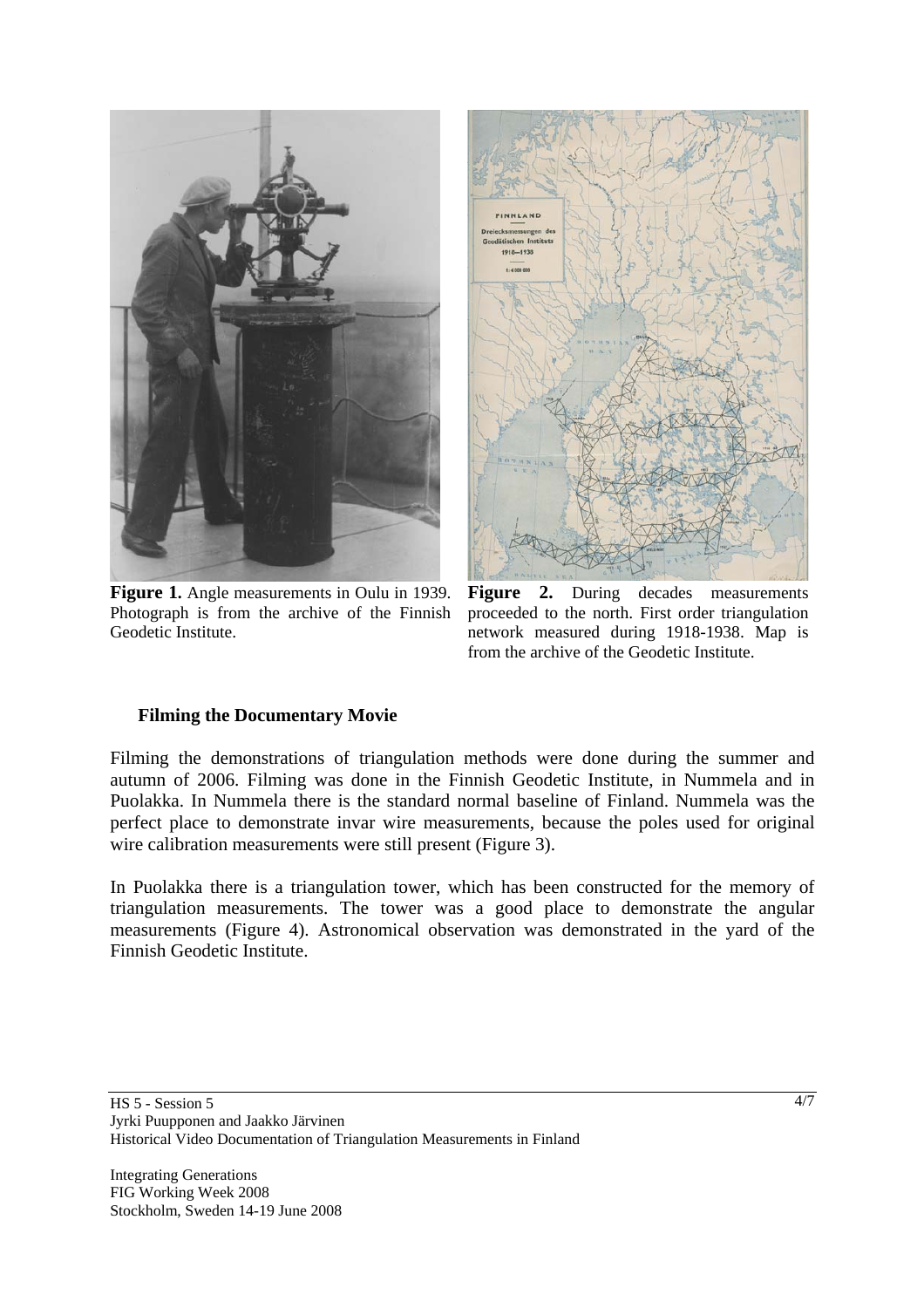

**Figure 3.** Jussi Kääriäinen and Matti Ollikainen demonstrated invar wire measurements in Nummela. (Photo Pasi Häkli)



**Figure 4.** Jussi Kääriäinen demonstrates angular measurements in Puolakka. (Photo Markku Poutanen)

Filming was done with two cameras. We used Sony DRS-PD150P MiniDV –camera and the Sony HVR-AIE HDV-camera. Recording format was MiniDV. Over twenty hours of material was recorded during the filming process.

## **3. POSTPRODUCTION OF THE DOCUMENTARY**

#### **Editing**

Editing the film was done mainly during the year 2007 with Sony Vegas 7.0 software. Sony Vegas is professional editing software (Figure 5).



**Figure 5.** Sony Vegas 7.0 software was used for video editing.

HS 5 - Session 5 Jyrki Puupponen and Jaakko Järvinen Historical Video Documentation of Triangulation Measurements in Finland

Integrating Generations FIG Working Week 2008 Stockholm, Sweden 14-19 June 2008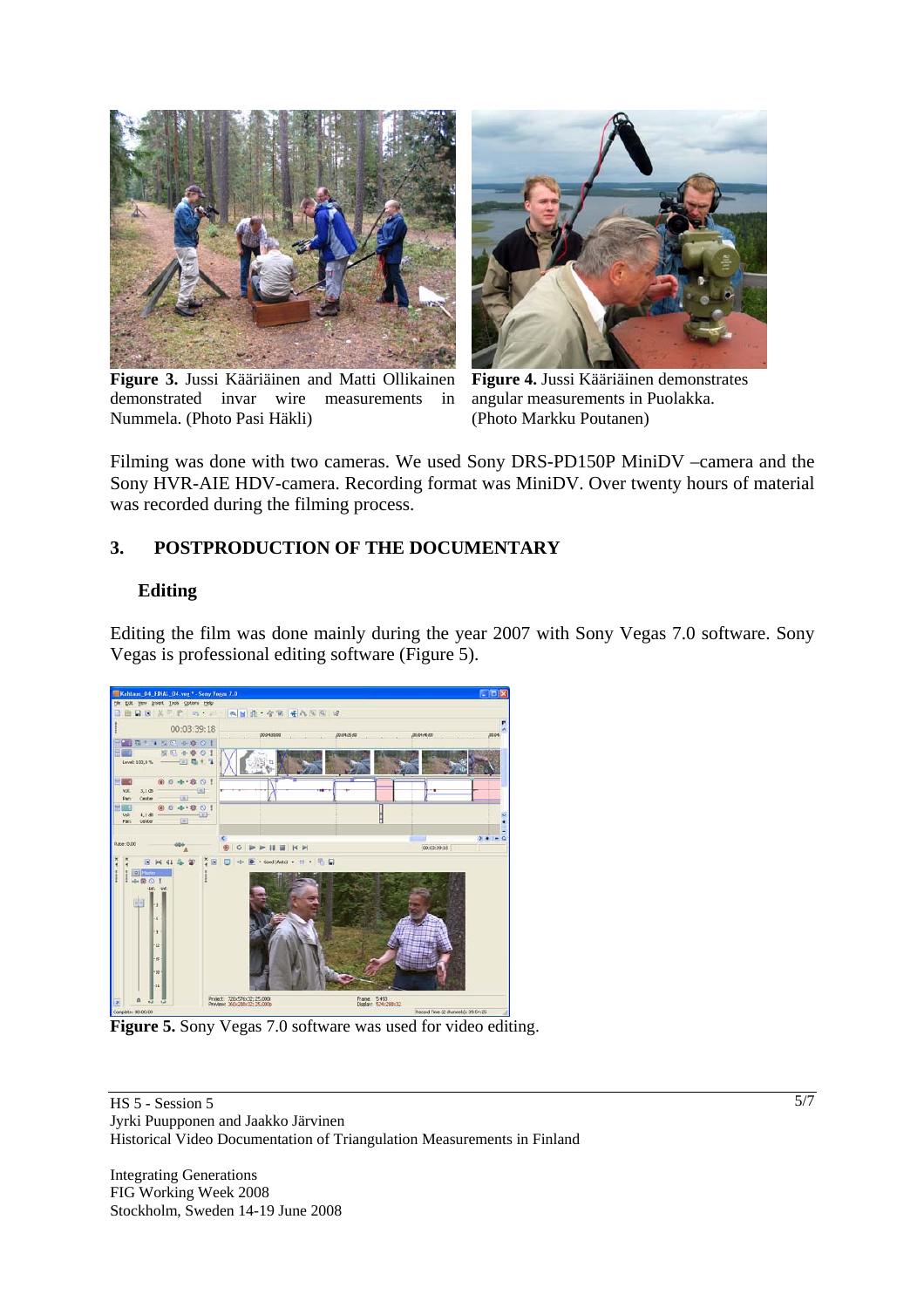Editing was definitely the largest part of the project. We used huge amount of time just to go through the raw video (over twenty hours). Every single minute in the documentary required several hours of editing work. In practice editing was done in small sequences (scene) that were later combined together.

## **Recording Narration, making Animations, Translation, Soundtrack and Dvd Creation**

Triangulation techniques are quite difficult to understand, so we decided to simplify and clarify methods with animations. Animations were designed and produced during the editing process. Narration was recorded and it was attached to the movie. Also a soundtrack was produced for the video.

The final phase was to combine all parts together. We also showed earlier versions of the documentary to experts to get some comments. Only minor chances were needed. The final version of the movie was then rendered to DVD-format (mpeg) and a DVD was prepared with Sony Architect 4 software.

# **4. CONCLUSION**

In this paper we have described the main phases of making a documentary film about triangulation measurements in Finland. Even though the project was enormous it was still very interesting and educative. The original language of the documentary movie is Finnish, but we decided to prepare also an English version. A native English speaker was hired as narrator for the English version of the documentary.

A short trailer of the film is on the webpage http://www.praktiikka.fi/Kolmio/